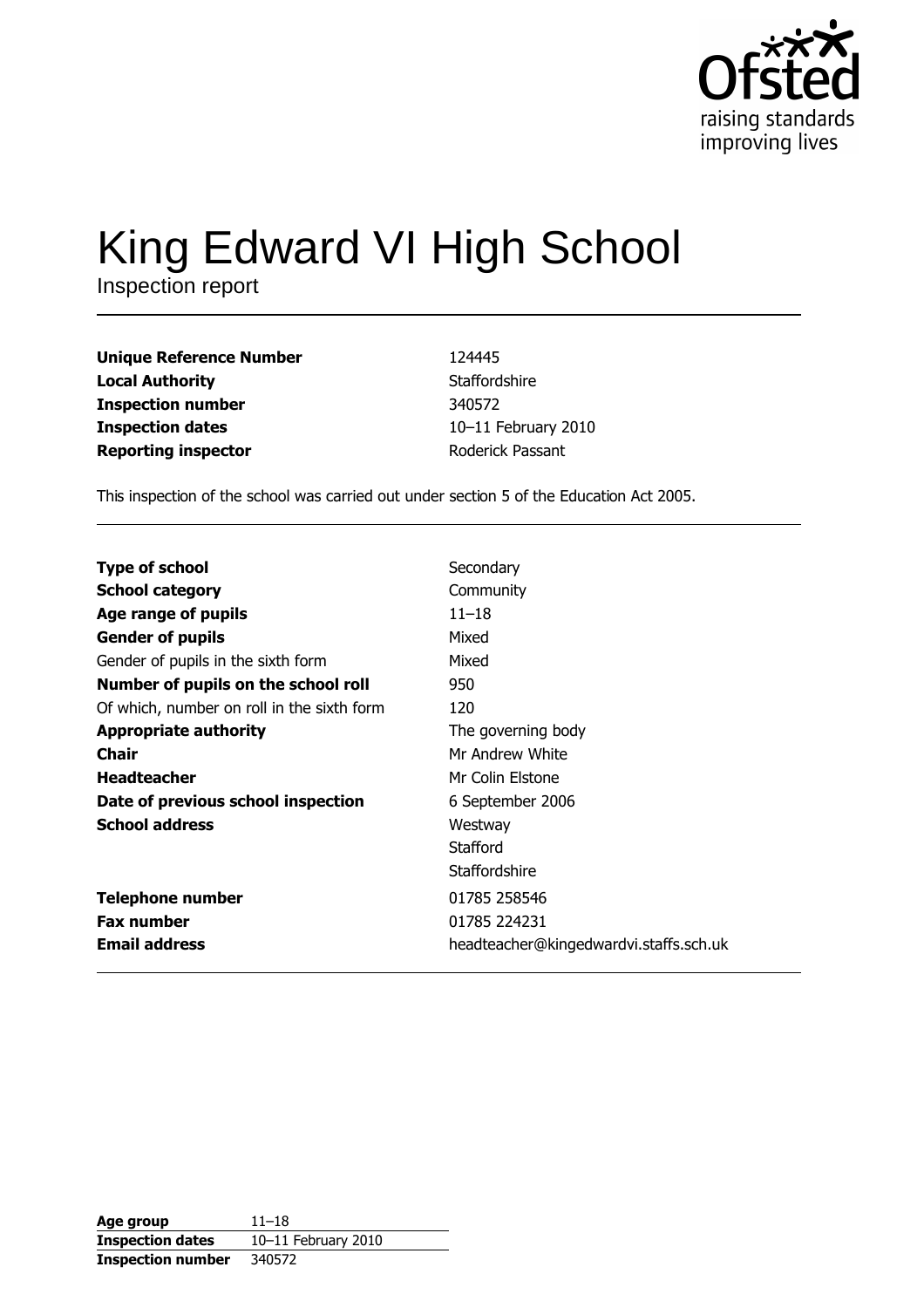The Office for Standards in Education, Children's Services and Skills (Ofsted) regulates and inspects to achieve excellence in the care of children and young people, and in education and skills for learners of all ages. It regulates and inspects childcare and children's social care, and inspects the Children and Family Court Advisory Support Service (Cafcass), schools, colleges, initial teacher training, work-based learning and skills training, adult and community learning, and education and training in prisons and other secure establishments. It rates council children's services, and inspects services for looked after children, safequarding and child protection.

Further copies of this report are obtainable from the school. Under the Education Act 2005, the school must provide a copy of this report free of charge to certain categories of people. A charge not exceeding the full cost of reproduction may be made for any other copies supplied.

If you would like a copy of this document in a different format, such as large print or Braille, please telephone 08456 404045, or email enquiries@ofsted.gov.uk.

You may copy all or parts of this document for non-commercial educational purposes, as long as you give details of the source and date of publication and do not alter the documentation in any way.

Royal Exchange Buildings St Ann's Square Manchester M2 7LA T: 08456 404045 Textphone: 0161 618 8524 E: enquiries@ofsted.gov.uk W: www.ofsted.gov.uk © Crown copyright 2010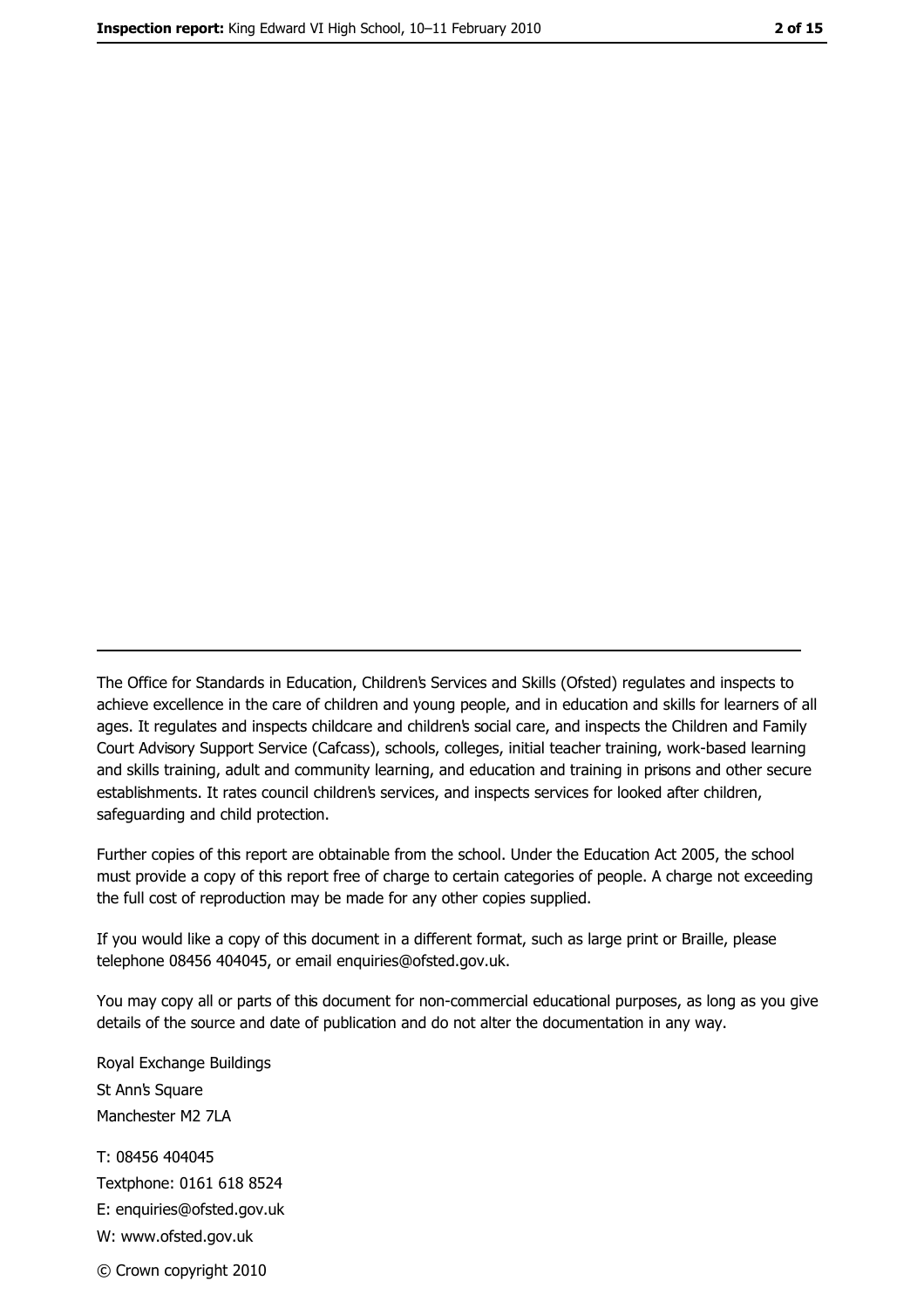# **Introduction**

This inspection was carried out by five additional inspectors. The majority of time was spent looking at or finding out about students' learning. Thirty-four teachers and lessons or part lessons were seen. Meetings were held with members of the school leadership team, a sample of progress leaders and heads of department, small groups of students from Years 7, 9, 11 and the sixth form, and a group of representatives from the governing body, including the chair and vice chair of governors. Inspectors observed the school at work and looked at a range of documentation including that relating to the safeguarding of students and the school improvement plan. In addition, questionnaires from 203 parents and carers, 129 students and 19 members of staff were scrutinised.

The inspection team reviewed many aspects of the school's work. It looked in detail at the following:

- the relative performance of boys and girls  $\blacksquare$
- the effectiveness of the school's evaluation and school planning for improvement  $\blacksquare$
- the impact so far of becoming a specialist language college  $\blacksquare$
- what systems are embedded in the sixth form to sustain improvement.  $\blacksquare$

# Information about the school

The school is average in size. There are few students from minority ethnic heritages or whose first language is not English. The proportion of pupils with special educational needs and/or disabilities is about average. The school is a member of the Stafford Collegiate, which is responsible for the sixth form curriculum across the town. The school operates an inclusion unit for short-term placement and reintegration of students with social, emotional or behavioural difficulties. The school was designated as a specialist language college in July 2007. It was awarded Healthy School status in 2007 and International Award intermediate status in 2008. It has also gained other local authority awards for aspects of its personal and social education.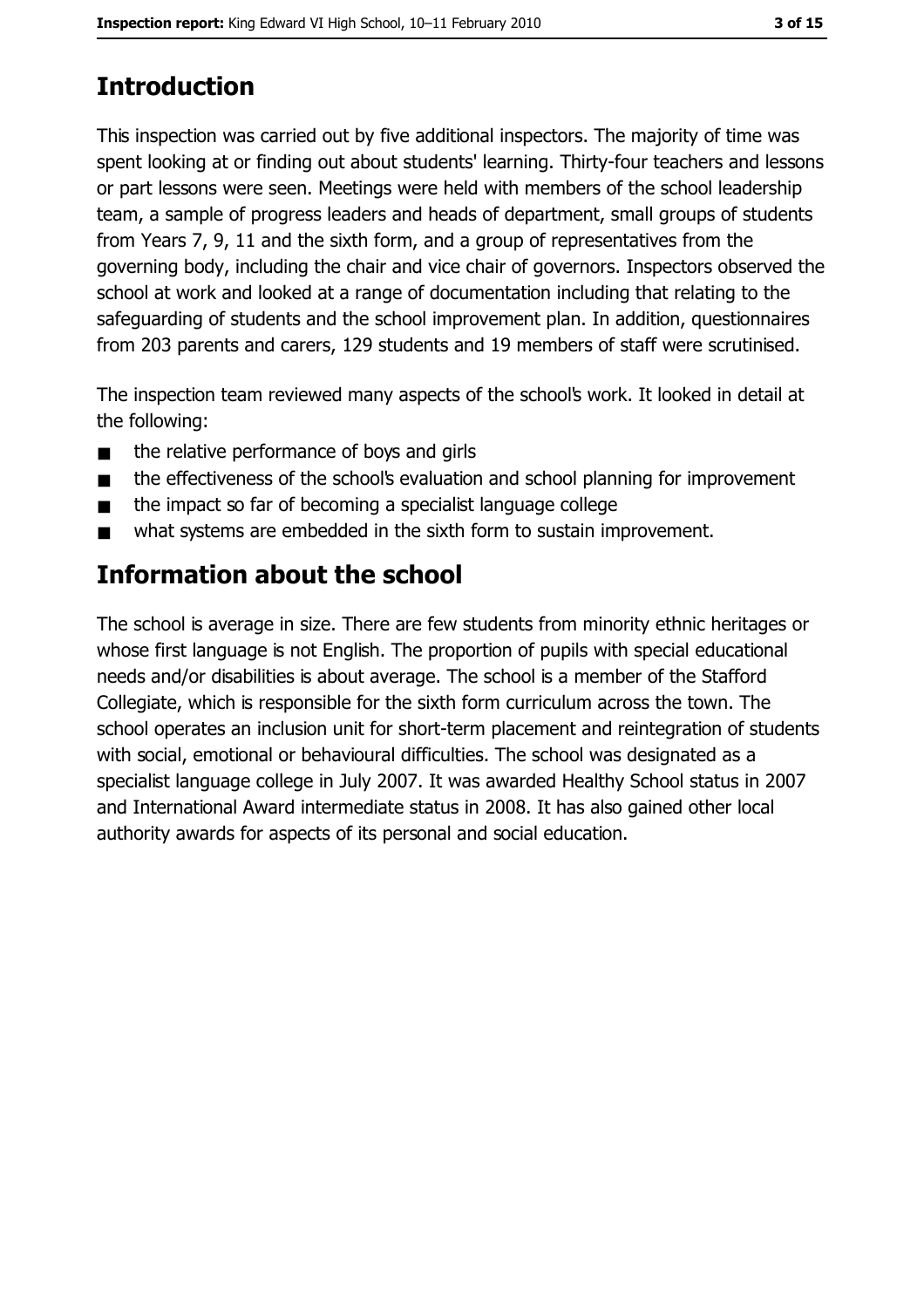## **Inspection judgements**

## Overall effectiveness: how good is the school?

### The school's capacity for sustained improvement

## **Main findings**

The school has improved in all aspects of its provision since it was last inspected. It now has a number of outstanding features. Standards show steady incremental improvement and are broadly average. External data indicate that students make good progress and achieve well over their time in school. Current progress in the large majority of lessons is also good. The school is highly inclusive and staff work hard to minimise any barriers to learning. Students feel exceptionally safe; they move around the school purposefully and, in lessons, their behaviour is good and it is sometimes outstanding when they engage with their work at a particularly high level. The school is friendly and students are confident that if there is something troubling them, staff will sort it out. Students know the staff because, as one student expressed it, 'They're not locked in the staffroom but are out and about.' This adds to their sense of security and, because they feel that they know the staff, relationships between staff and students are very good and underpin the learning and the school's ethos.

Staff are very committed to the students. There is a consistent promotion of a 'can do' attitude, creativity and a broadening of students' horizons stemming from the school's international dimension and the impact of the work of its specialism. This, coupled with the school's outstanding care, guidance and support, successfully raises students' aspiration so that almost all students gain at least five  $A^*$  to G grades with every student gaining at least one pass. The result is that almost all students go on to full-time education or employment with associated training when they leave Year 11. These outcomes indicate that students' develop the skills for their future economic well-being extremely well. In addition, the work in citizenship and the consistent emphasis on developing respect for others, again supported by the international dimension, ensures that not only is the school very cohesive but also that students make an excellent contribution to the school and local community, with the school council being particularly active and effective.

Students make good progress because teaching is good or better in the large majority of lessons. It is sometimes outstanding and none was inadequate. Learning was less effective in a small number of lessons where tasks were less varied and there was an overreliance on whole-class teaching with common expectations rather than targeting the work to meet the needs of individuals or groups of students. Although not a consistent feature of teaching across the school, in many good lessons, students were often given clear success criteria, such as GCSE grade descriptors. This developed their independence by encouraging them to take greater responsibility for their learning because it allowed them to assess the quality of their work and progress. These lessons successfully fostered the partnership between teacher and student.

| ◢ |
|---|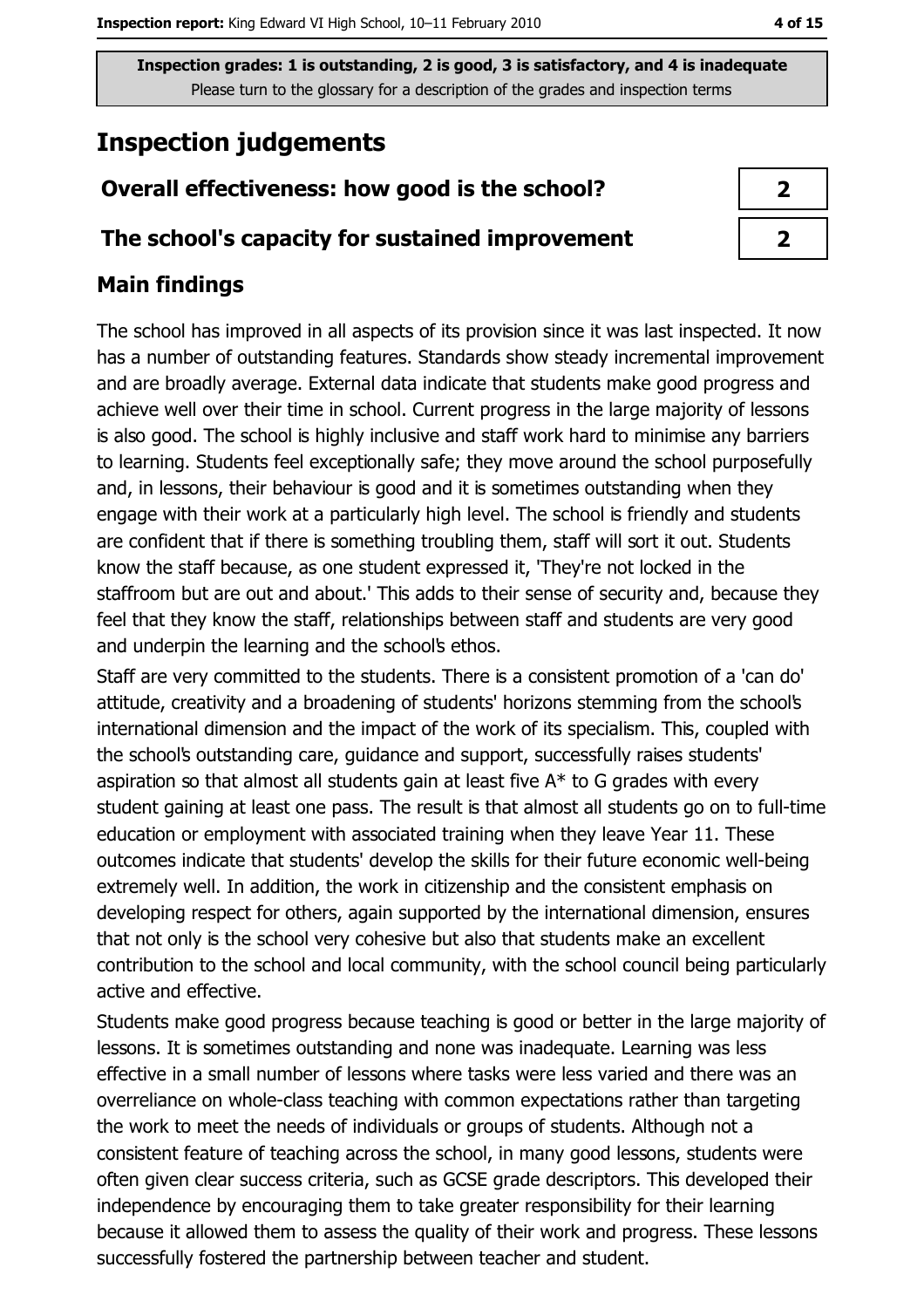The school has a common sense of purpose because staff have a sustained focus on students' achievement and there are strong lines of accountability. Leadership is good across the school and there are good systems of self-evaluation through departmental reviews so that the school has a very clear idea of its strengths and what it needs to develop. The school sets challenging targets for students. However, because the success criteria in departmental and whole-school planning are not always defined sharply enough, initiatives can lack focus. That said, the key issues in the previous report have been tackled successfully. The school's good track record of development shows its good capacity to sustain further improvement.

## What does the school need to do to improve further?

- Raise standards further by ensuring that students make good progress in all  $\blacksquare$ lessons, by teachers consistently
	- planning lessons to challenge and meet the needs of individuals and groups of **students**
	- encouraging students' independent learning skills and sharing with them the criteria to judge their progress and achievement in the task.
- When planning departmental and school improvements ensure that the impact of the initiative is identified with precision, and quantified when appropriate, so that the initiative is clearly focused and its success can be easily measured.

## **Outcomes for individuals and groups of pupils**

Students make good progress in the large majority of lessons. This is because students are interested in their work and want to do well. They concentrate and remain on task, work at a good pace and listen to their teacher attentively with both boys and girls responding well. They are often actively engaged in practical tasks and encouraged to reflect on and articulate the progress that they have made. Praise is usually targeted well to foster their academic confidence.

The proportion of students gaining  $A^*$  to C grades was close to the national average. The proportion of students gaining  $A^*$  and A grades was broadly average in 2009 and in English Literature students did particularly well. The school has effective strategies in place to support these more able students. Students with special educational needs and/or disabilities currently make good progress. Students attending the inclusion unit are helped to reintegrate into mainstream classes, having had nurturing support and one-to-one counselling. The school monitors the progress of all students carefully and uses a variety of strategies to support, challenge and enable them to catch up. In a mathematics lesson, for example, a support team from Keele University worked intensively with five girls to raise their achievement. In lessons, there is little difference in the attitudes or involvement of boys and girls, although data shows boys making somewhat better progress over time.

The relatively recently acquired specialist language status has already made a significant

 $\overline{2}$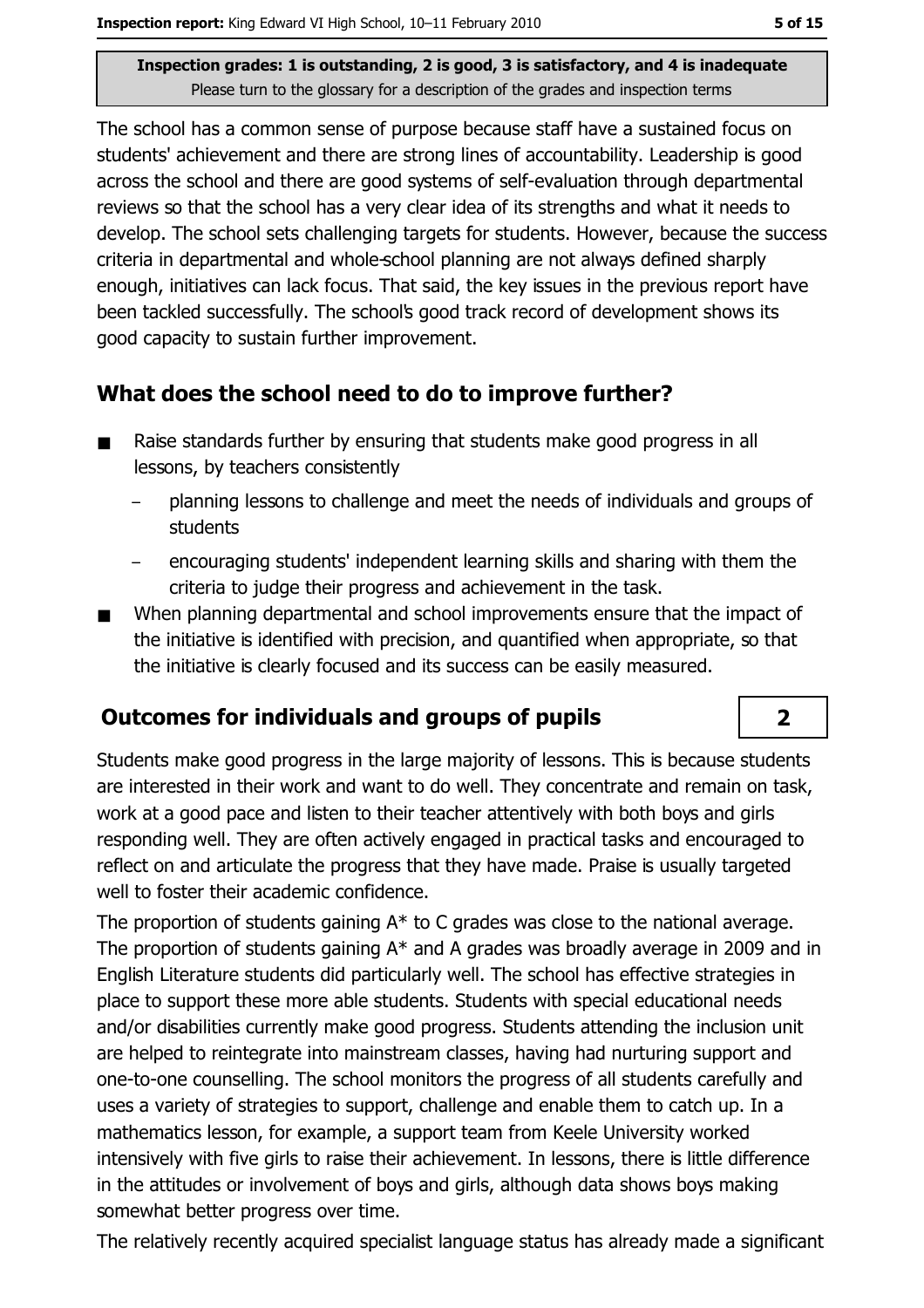contribution to students' personal development. Students in the lower part of the school make good progress and have positive attitudes towards learning a language, and these positive features are now permeating through the school. As one Year 9 student put it, 'I want to take French at GCSE because it ties into [a career in] finance which is what I want to do when I leave.' Although the percentage of students gaining A\* to C grades in the full modern foreign languages courses was below average in 2009, the proportion gaining  $A^*$  to G grades in the short course was just above the national average. However, direct comparisons need a health warning because the school enters a higher proportion of students than is generally seen.

The school works hard to challenge some students' low self-esteem and the school's success in this is evident in older students' mature confidence. Students develop the skills of empathy, seeing things from another point of view, and respect for others. The school has a framework of consistent values, which students actively support and there is a good range of social opportunities. Students' cultural development is particularly strong. Attendance is above average. Students have a good understanding of what makes a healthy lifestyle and respond to the school's systematic initiatives. Take-up of the healthy meals and participation in physical and after school sports activities is high.

| Pupils' achievement and the extent to which they enjoy their learning<br>Taking into account:                             | $\overline{2}$ |
|---------------------------------------------------------------------------------------------------------------------------|----------------|
| Pupils' attainment <sup>1</sup>                                                                                           | 3              |
| The quality of pupils' learning and their progress                                                                        | $\overline{2}$ |
| The quality of learning for pupils with special educational needs and/or<br>disabilities and their progress               | 2              |
| The extent to which pupils feel safe                                                                                      | 1              |
| <b>Pupils' behaviour</b>                                                                                                  |                |
| The extent to which pupils adopt healthy lifestyles                                                                       | $\overline{2}$ |
| The extent to which pupils contribute to the school and wider community                                                   |                |
| The extent to which pupils develop workplace and other skills that will<br>contribute to their future economic well-being | 1              |
| Taking into account:<br>Pupils' attendance <sup>1</sup>                                                                   | 2              |
| The extent of pupils' spiritual, moral, social and cultural development                                                   |                |

These are the grades for pupils' outcomes

The grades for attainment and attendance are: 1 is high; 2 is above average; 3 is broadly average; and 4 is low.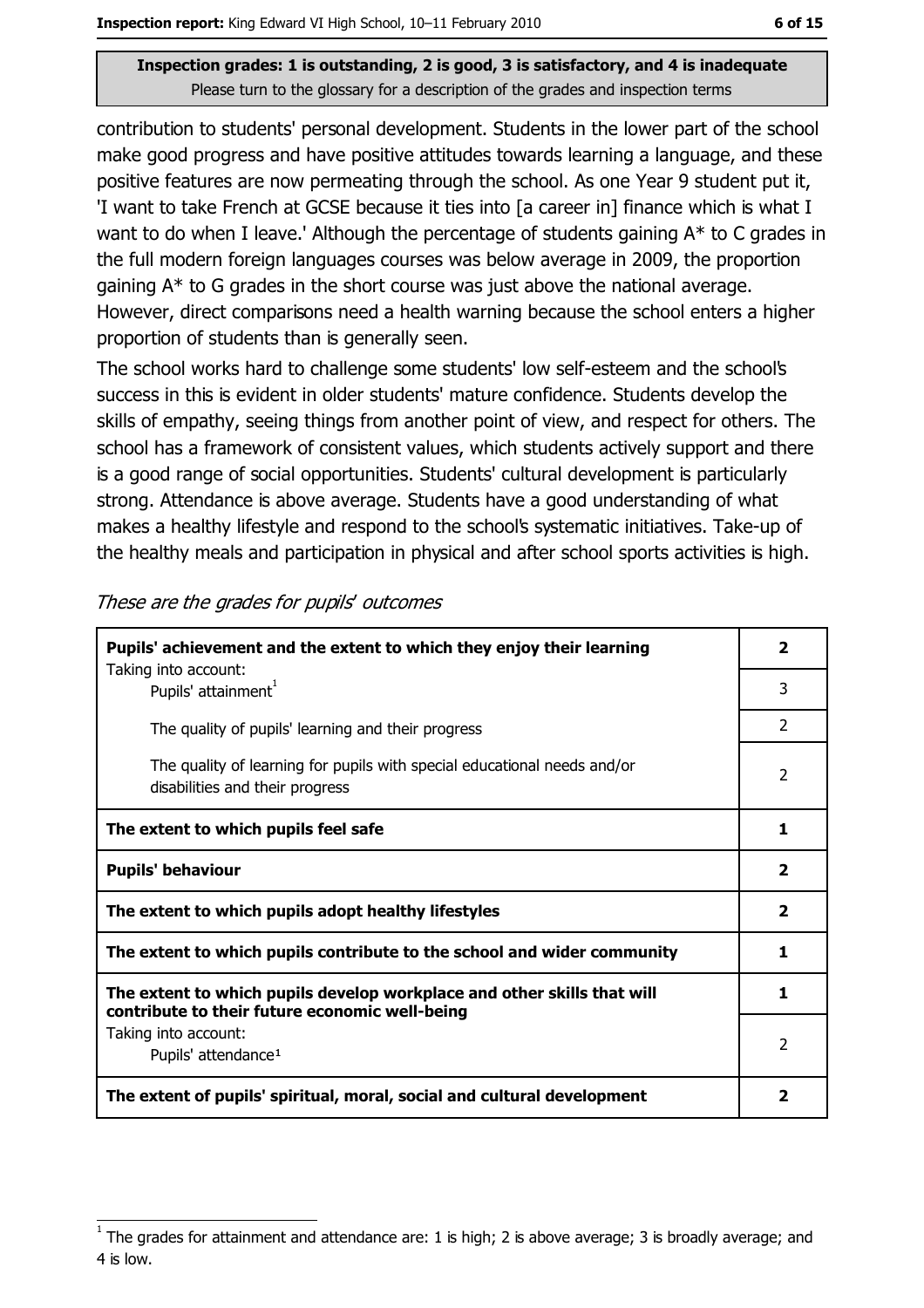#### How effective is the provision?

Typically, teachers plan their lessons well and use a range of learning resources to make lessons interesting and interactive. Teachers usually share 'learning objectives' with students, although these sometimes tell the students what they are to do rather than what they are expected to learn. Students made good progress in the large majority of lessons because they are actively involved in a variety of tasks that offer appropriate challenge to learners of different abilities. Less consistent, is sharing the success criteria for the lesson and the learning to enable students to develop their independence so that they can assess the quality of their own and each other's work. Teachers and teaching assistants provide good support to pupils with special educational needs and/or disabilities, for example, by highlighting key words and providing writing frames for pupils with weaker literacy skills.

The curriculum is being increasingly tailored and made relevant to the needs of individuals. The policy of modern foreign languages for all is helping to raise students' aspirations and give them a broader world view but requires more time to work through the school in order to contribute to improved standards. There are some very strong aspects within the curriculum relating to students' personal, social and health education, citizenship and creativity, which have a particularly good impact on aspects of students' personal development and achievement. The social, emotional aspects of learning programme (SEAL) is made particularly relevant because subjects reinforce key objectives. The provision for students with special educational needs and/or disabilities is mapped carefully and there are particularly effective structures such as the inclusion unit or the nurture group to support students who need additional support for their behavioural, emotional or learning needs.

The care guidance and support that the school provides for its students is a bedrock upon which academic achievement and personal development is built. It is a fundamental strength of the school. The school has a deeply embedded culture of sustaining and supporting individuals at all levels, making excellent use of partnerships with external agencies. Individual needs are known and the school works extremely hard to meet them.

| The quality of teaching                                                                                    |  |
|------------------------------------------------------------------------------------------------------------|--|
| Taking into account:<br>The use of assessment to support learning                                          |  |
| The extent to which the curriculum meets pupils' needs, including, where<br>relevant, through partnerships |  |
| The effectiveness of care, guidance and support                                                            |  |

These are the grades for the quality of provision

#### How effective are leadership and management?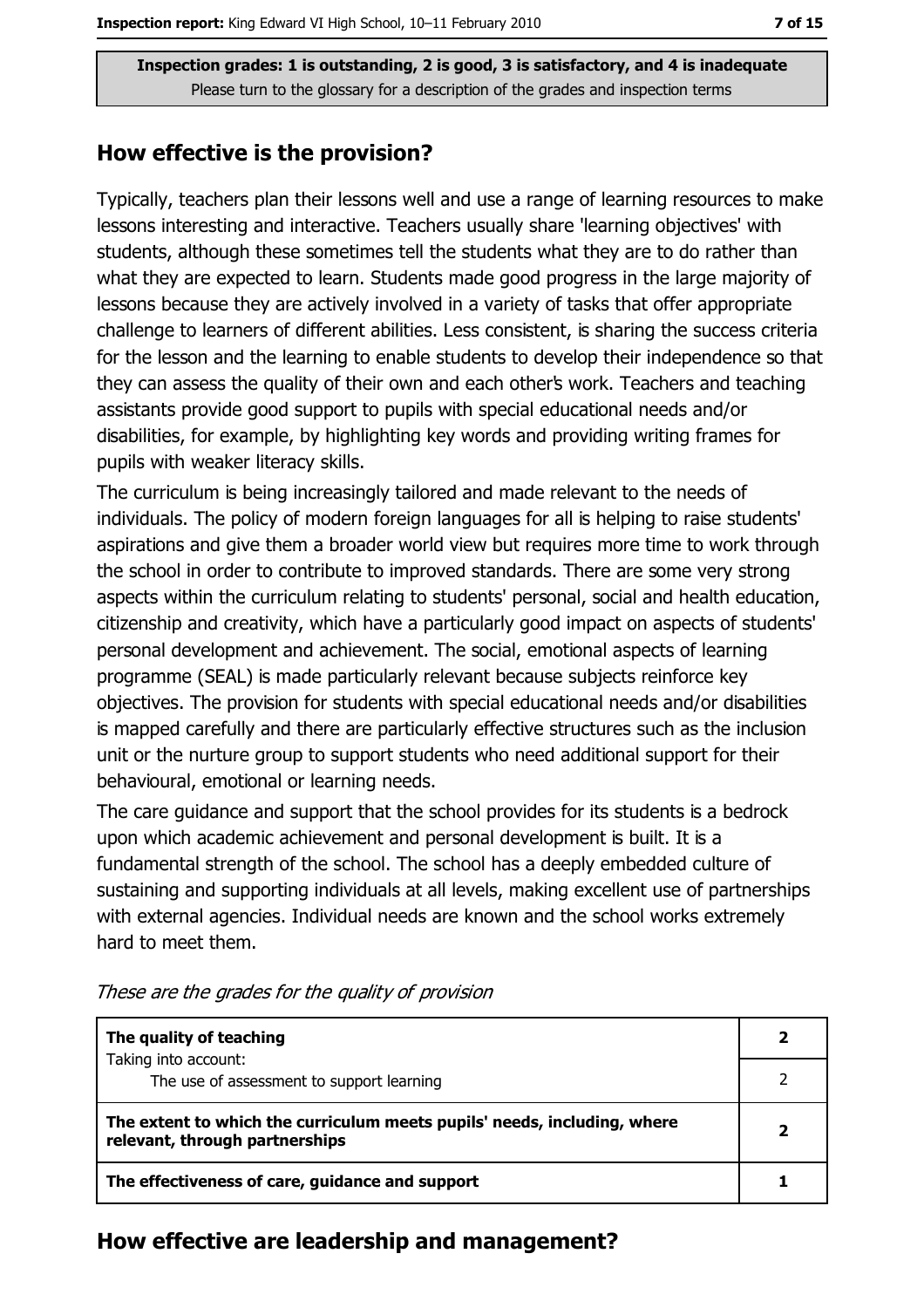The headteacher leads the school extremely well. Leadership is devolved and developing in strength across the school. The senior leadership team has personal and collective strengths and there is a sustained focus across the school to improving the school's provision and hence standards and progress. Governance is excellent, providing a clear strategic steer to the school and holding it to account. Governors are ambitious for the school and have robust systems for keeping the school's performance under review. They take their responsibilities for all aspects of safeguarding and the health and safety of students and staff extremely seriously and effectively. The school has thorough systems in place to secure the safety of its students and staff.

The school is highly inclusive and promotes equality of opportunity extremely well because it is a commitment shared by all staff. The school has successfully raised boys' achievement and is monitoring girls' performance carefully. The school's creed of 'everyone doing the best they can' is underpinned by very effective systems to monitor the progress of individuals and specific groups of students. This information is used extremely well to target specific interventions in order to raise achievement.

The impact of the school's work is very evident within the school's cohesive nature and local community. The links with the local community are very strong, supported by the outreach work of its specialism. International links are strong and growing. National links are not as strong, although discussions have commenced with a view to linking the school to another in Wolverhampton with a rich diversity of minority ethnic heritage students on roll.

| The effectiveness of leadership and management in embedding ambition and<br>driving improvement                                                                     | 2            |
|---------------------------------------------------------------------------------------------------------------------------------------------------------------------|--------------|
| Taking into account:<br>The leadership and management of teaching and learning                                                                                      | 2            |
| The effectiveness of the governing body in challenging and supporting the<br>school so that weaknesses are tackled decisively and statutory responsibilities<br>met | 1            |
| The effectiveness of the school's engagement with parents and carers                                                                                                | 2            |
| The effectiveness of partnerships in promoting learning and well-being                                                                                              | $\mathbf{z}$ |
| The effectiveness with which the school promotes equality of opportunity and<br>tackles discrimination                                                              | 1.           |
| The effectiveness of safeguarding procedures                                                                                                                        | $\mathbf{z}$ |
| The effectiveness with which the school promotes community cohesion                                                                                                 | 2            |
| The effectiveness with which the school deploys resources to achieve<br>value for money                                                                             | 2            |

#### These are the grades for leadership and management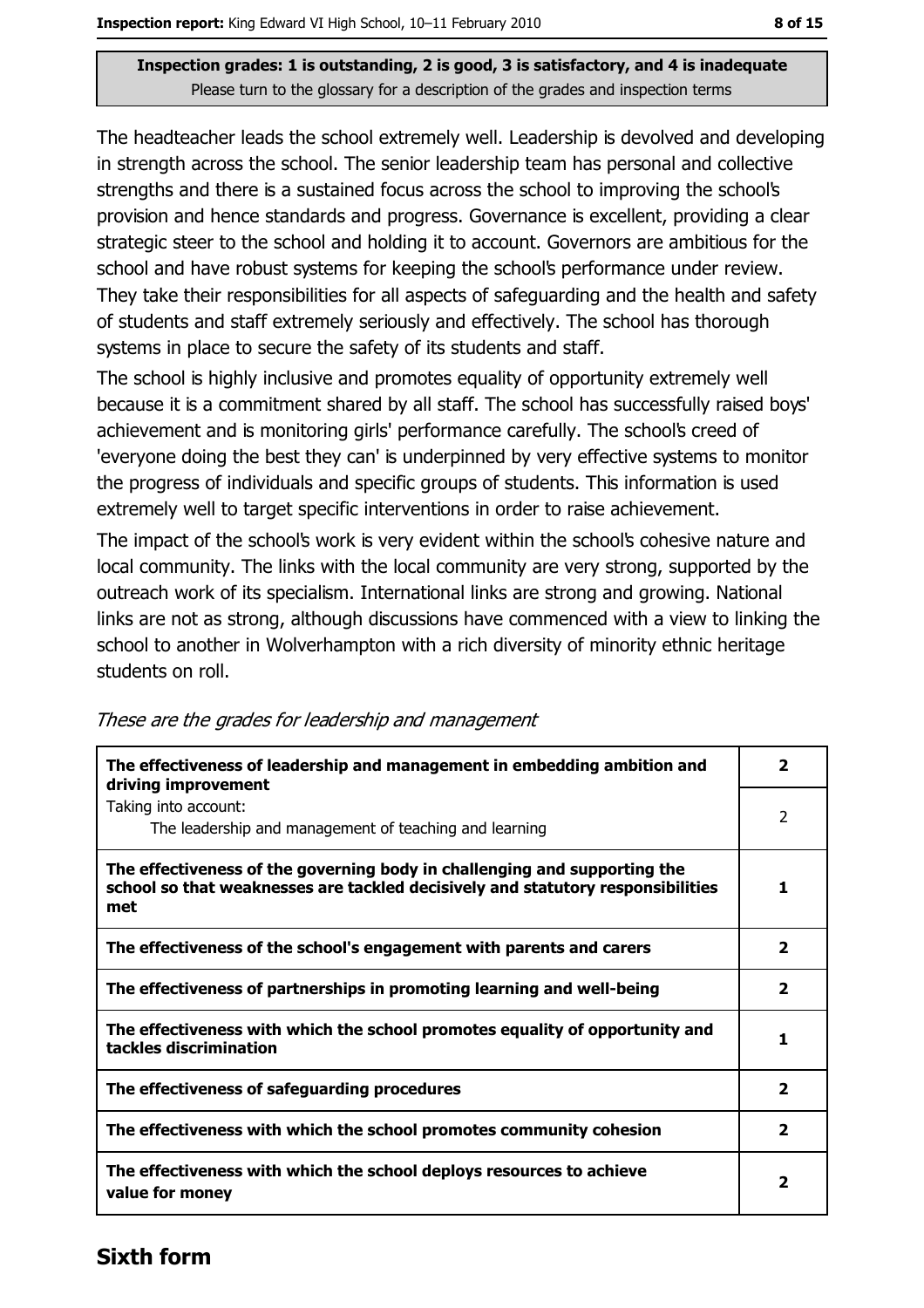The sixth form has improved since it was last inspected. This has been achieved through leadership and management identifying and successfully tackling the weaknesses in provision caused by inconsistencies in teaching. As a result, teaching has improved and is now good. The curriculum, offered through the Stafford Colleagiate, provides a very broad range of subjects and is being further improved by the development of access courses and the introduction of greater monitoring of quality. There is a very good enrichment programme utilising citizenship at AS and A2 and Open University modules along with a range of activities matched to students' needs. Care and quidance have also improved so that students are supported very effectively in their learning. Students are very well informed about higher education and supported in their applications. Students' progress is tracked carefully so that underachievement is picked up early and action plans put in place. The result is that students make good progress from their starting points with most going onto higher education, and the remainder joining the services or going direct into employment.

These are the grades for the sixth form

| Overall effectiveness of the sixth form     |  |  |
|---------------------------------------------|--|--|
| Taking into account:                        |  |  |
| Outcomes for students in the sixth form     |  |  |
| The quality of provision in the sixth form  |  |  |
| Leadership and management of the sixth form |  |  |

## **Views of parents and carers**

Almost all parents or carers are happy with their children's experience at this school. They agree that it is well led and managed, keeps their children safe, that their children are making enough progress, that teaching is good and that the school prepares students well for the future. Most parents and carers agree that their children enjoy school. A few parents and carers had concerns about the way the school manages unacceptable behaviour, information about their children's progress and the way it takes account of their suggestions and concerns. Overall behaviour in the school is good. There are a few students who present challenging behaviour but they are managed well. There are regular consultations with the parent body and a pattern of parents' meetings and reports to parents. Inspectors judged that the school had good links with parents and carers.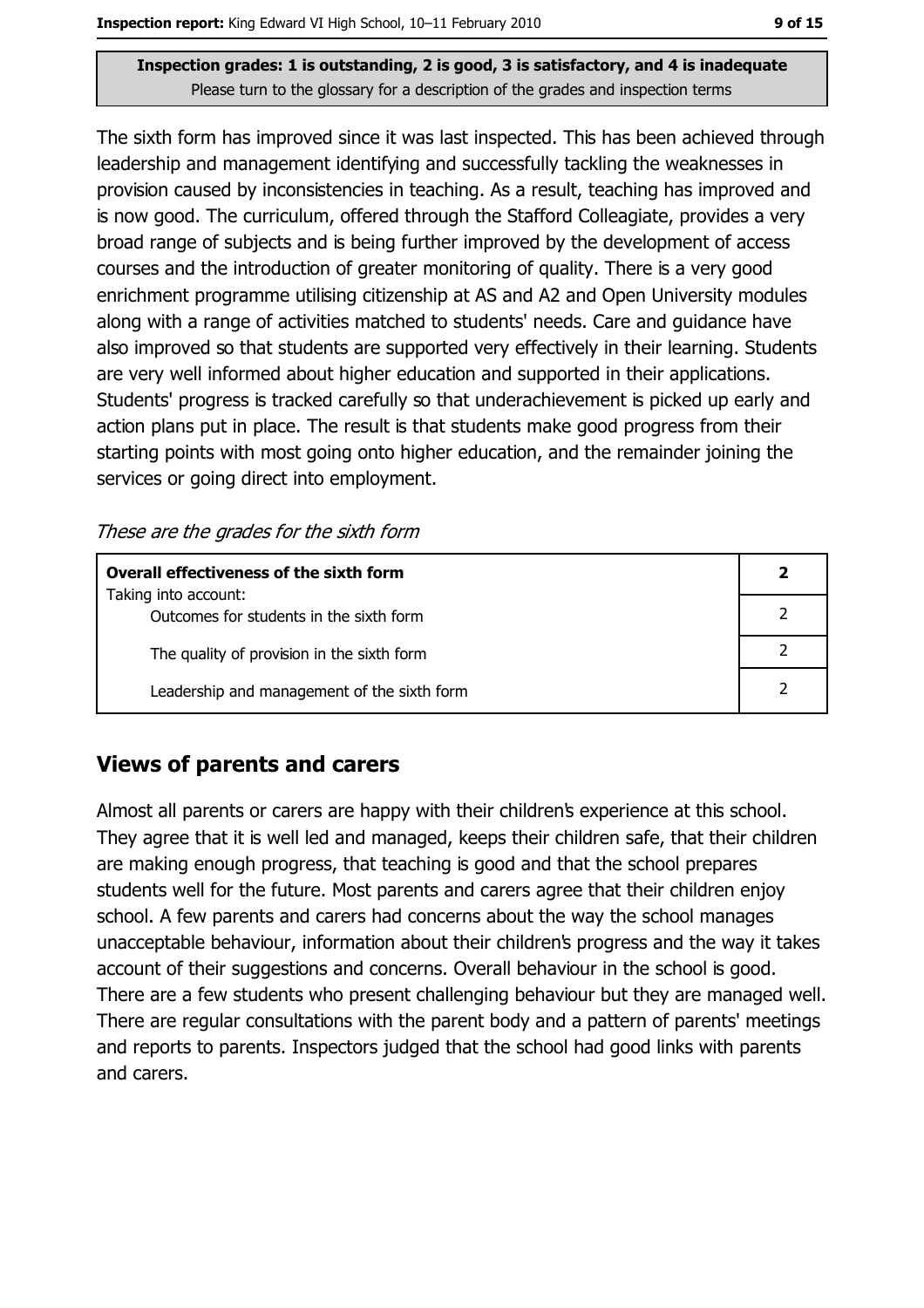## Responses from parents and carers to Ofsted's questionnaire

Ofsted invited all the registered parents and carers of pupils registered at King Edward VI High School to complete a questionnaire about their views of the school.

In the questionnaire, parents and carers were asked to record how strongly they agreed with 13 statements about the school. The inspection team received 203 completed questionnaires by the end of the on-site inspection. In total, there are 950 pupils registered at the school.

| <b>Statements</b>                                                                                                                                                                                                                                       | <b>Strongly</b><br><b>Agree</b> |               | <b>Agree</b> |               | <b>Disagree</b> |                | <b>Strongly</b><br>disagree |                |
|---------------------------------------------------------------------------------------------------------------------------------------------------------------------------------------------------------------------------------------------------------|---------------------------------|---------------|--------------|---------------|-----------------|----------------|-----------------------------|----------------|
|                                                                                                                                                                                                                                                         | <b>Total</b>                    | $\frac{0}{0}$ | <b>Total</b> | $\frac{0}{0}$ | <b>Total</b>    | $\frac{0}{0}$  | <b>Total</b>                | $\frac{0}{0}$  |
| My child enjoys school                                                                                                                                                                                                                                  | 57                              | 28            | 131          | 65            | 14              | $\overline{7}$ | $\mathbf 0$                 | 0              |
| The school keeps my child<br>safe                                                                                                                                                                                                                       | 60                              | 30            | 138          | 69            | 3               | 1              | 0                           | 0              |
| The school informs me<br>about my child's progress                                                                                                                                                                                                      | 52                              | 26            | 121          | 61            | 22              | 11             | 4                           | $\overline{2}$ |
| My child is making enough<br>progress at this school                                                                                                                                                                                                    | 72                              | 36            | 120          | 60            | 6               | 3              | 0                           | $\mathbf 0$    |
| The teaching is good at this<br>school                                                                                                                                                                                                                  | 51                              | 26            | 143          | 72            | 4               | $\overline{2}$ | 1                           | $\mathbf{1}$   |
| The school helps me to<br>support my child's learning                                                                                                                                                                                                   | 35                              | 18            | 132          | 67            | 26              | 13             | 3                           | $\overline{2}$ |
| The school helps my child to<br>have a healthy lifestyle                                                                                                                                                                                                | 36                              | 18            | 143          | 72            | 17              | 9              | 1                           | $\mathbf{1}$   |
| The school makes sure that<br>my child is well prepared for<br>the future (for example<br>changing year group,<br>changing school, and for<br>children who are finishing<br>school, entering further or<br>higher education, or<br>entering employment) | 64                              | 33            | 119          | 62            | 6               | 3              | $\overline{2}$              | $\mathbf{1}$   |
| The school meets my child's<br>particular needs                                                                                                                                                                                                         | 49                              | 24            | 140          | 69            | 12              | 6              | 1                           | $\mathbf 0$    |
| The school deals effectively<br>with unacceptable behaviour                                                                                                                                                                                             | 67                              | 33            | 105          | 52            | 29              | 14             | 0                           | $\bf{0}$       |
| The school takes account of<br>my suggestions and<br>concerns                                                                                                                                                                                           | 33                              | 17            | 131          | 69            | 23              | 12             | $\overline{2}$              | $\mathbf{1}$   |
| The school is led and<br>managed effectively                                                                                                                                                                                                            | 75                              | 38            | 118          | 59            | $\overline{4}$  | $\overline{2}$ | $\mathbf{1}$                | $\mathbf{1}$   |
| Overall, I am happy with my<br>child's experience at this<br>school                                                                                                                                                                                     | 78                              | 39            | 116          | 57            | $\overline{7}$  | 3              | $\mathbf{1}$                | 0              |

The table above summarises the responses that parents and carers made to each statement. The percentages indicate the proportion of parents and carers giving that response out of the total number of completed questionnaires. Where one or more parents and carers chose not to answer a particular question, the percentages will not add up to 100%.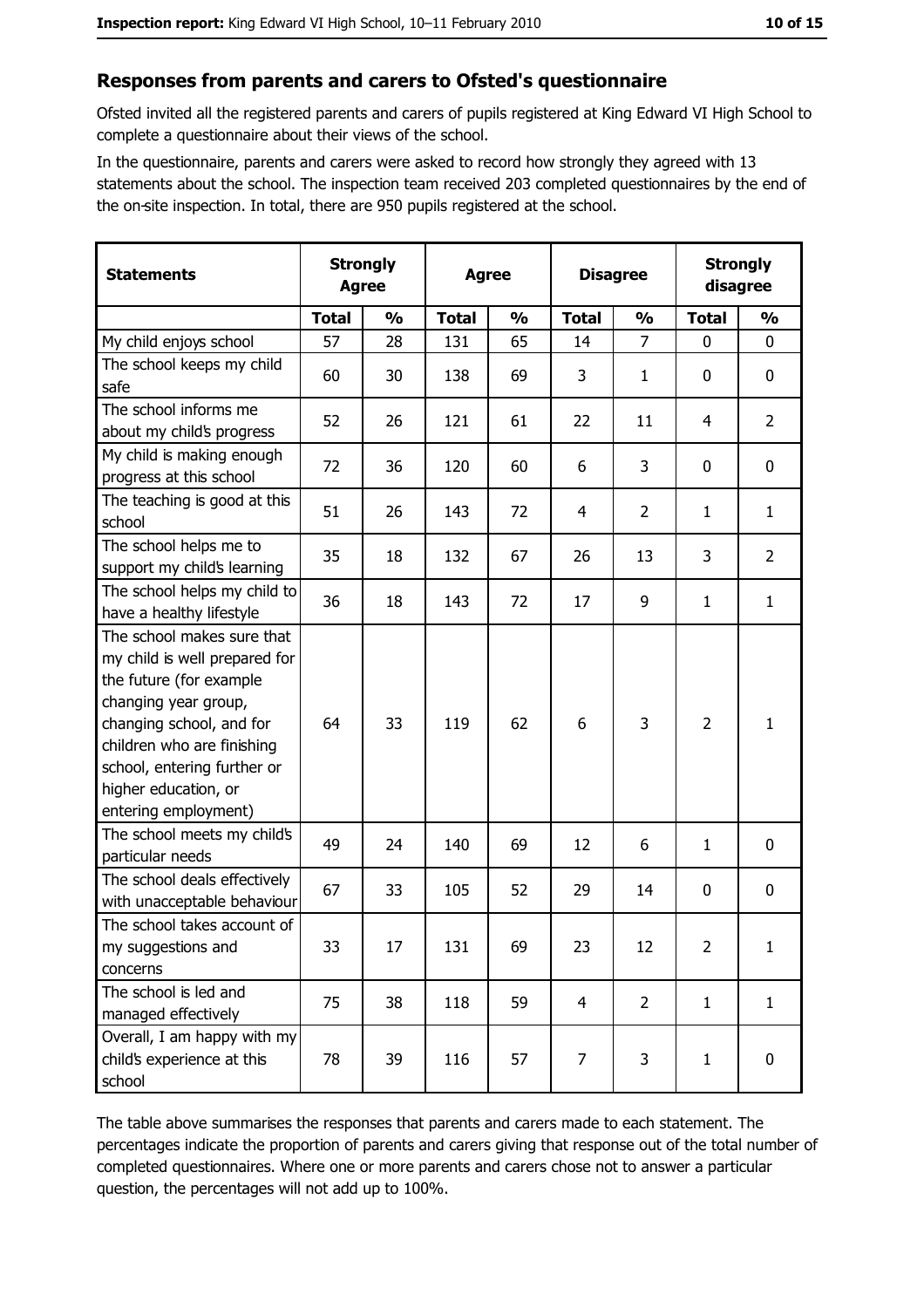# Glossary

| Grade   | <b>Judgement</b> | <b>Description</b>                                                                                                                                                                                                               |
|---------|------------------|----------------------------------------------------------------------------------------------------------------------------------------------------------------------------------------------------------------------------------|
| Grade 1 | Outstanding      | These features are highly effective. An oustanding<br>school provides exceptionally well for its pupils' needs.                                                                                                                  |
| Grade 2 | Good             | These are very positive features of a school. A school<br>that is good is serving its pupils well.                                                                                                                               |
| Grade 3 | Satisfactory     | These features are of reasonable quality. A satisfactory<br>school is providing adequately for its pupils.                                                                                                                       |
| Grade 4 | Inadequate       | These features are not of an acceptable standard. An<br>inadequate school needs to make significant<br>improvement in order to meet the needs of its pupils.<br>Ofsted inspectors will make further visits until it<br>improves. |

# What inspection judgements mean

## Overall effectiveness of schools inspected between September 2007 and July 2008

|                       | Overall effectiveness judgement (percentage of<br>schools) |      |                     |                   |
|-----------------------|------------------------------------------------------------|------|---------------------|-------------------|
| <b>Type of school</b> | <b>Outstanding</b>                                         | Good | <b>Satisfactory</b> | <b>Inadequate</b> |
| Nursery schools       | 39                                                         | 58   | 3                   | 0                 |
| Primary schools       | 13                                                         | 50   | 33                  | 4                 |
| Secondary schools     | 17                                                         | 40   | 34                  | 9                 |
| Sixth forms           | 18                                                         | 43   | 37                  | $\overline{2}$    |
| Special schools       | 26                                                         | 54   | 18                  | $\overline{2}$    |
| Pupil referral units  | 7                                                          | 55   | 30                  | 7                 |
| All schools           | 15                                                         | 49   | 32                  | 5                 |

New school inspection arrangements were introduced on 1 September 2009. This means that inspectors now make some additional judgements that were not made previously.

The data in the table above were reported in The Annual Report of Her Majesty's Chief Inspector of Education, Children's Services and Skills 2007/08.

Percentages are rounded and do not always add exactly to 100. Secondary school figures include those that have sixth forms, and sixth form figures include only the data specifically for sixth form inspection judgements.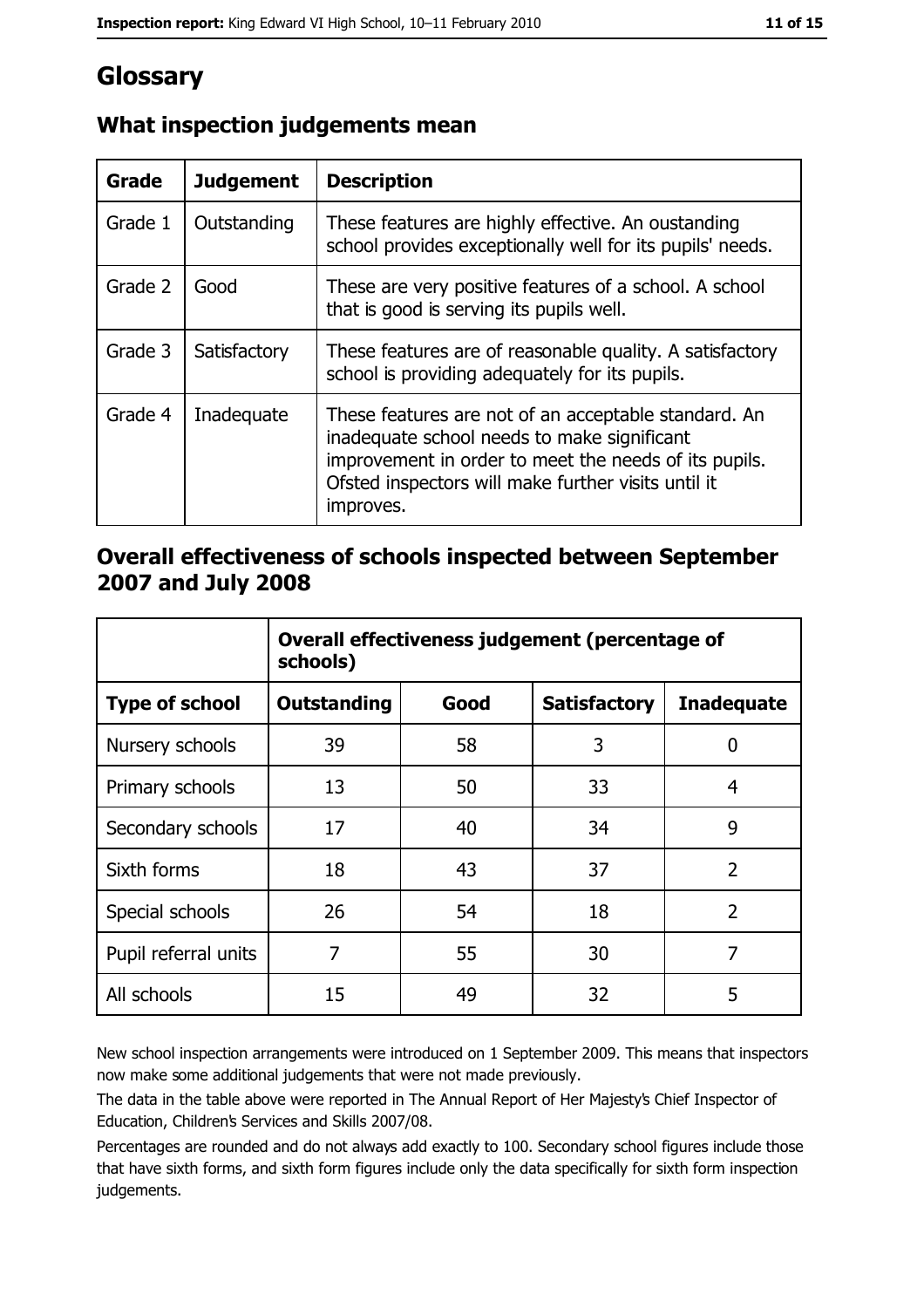# **Common terminology used by inspectors**

| Achievement:                  | the progress and success of a pupil in<br>their learning, development or training.                                                                                                                                                                                                                                |
|-------------------------------|-------------------------------------------------------------------------------------------------------------------------------------------------------------------------------------------------------------------------------------------------------------------------------------------------------------------|
| Attainment:                   | the standard of the pupils' work shown by<br>test and examination results and in<br>lessons.                                                                                                                                                                                                                      |
| Capacity to improve:          | the proven ability of the school to<br>continue improving. Inspectors base this<br>judgement on what the school has<br>accomplished so far and on the quality of<br>its systems to maintain improvement.                                                                                                          |
| Leadership and management:    | the contribution of all the staff with<br>responsibilities, not just the headteacher,<br>to identifying priorities, directing and<br>motivating staff and running the school.                                                                                                                                     |
| Learning:                     | how well pupils acquire knowledge,<br>develop their understanding, learn and<br>practise skills and are developing their<br>competence as learners.                                                                                                                                                               |
| <b>Overall effectiveness:</b> | inspectors form a judgement on a school's<br>overall effectiveness based on the findings<br>from their inspection of the school. The<br>following judgements, in particular,<br>influence what the overall effectiveness<br>judgement will be.                                                                    |
|                               | The school's capacity for sustained<br>improvement.<br>Outcomes for individuals and groups<br>of pupils.<br>The quality of teaching.<br>The extent to which the curriculum<br>meets pupil's needs, including where<br>relevant, through partnerships.<br>The effectiveness of care, guidance<br>▄<br>and support. |
| Progress:                     | the rate at which pupils are learning in<br>lessons and over longer periods of time. It<br>is often measured by comparing the<br>pupils' attainment at the end of a key<br>stage with their attainment when they<br>started.                                                                                      |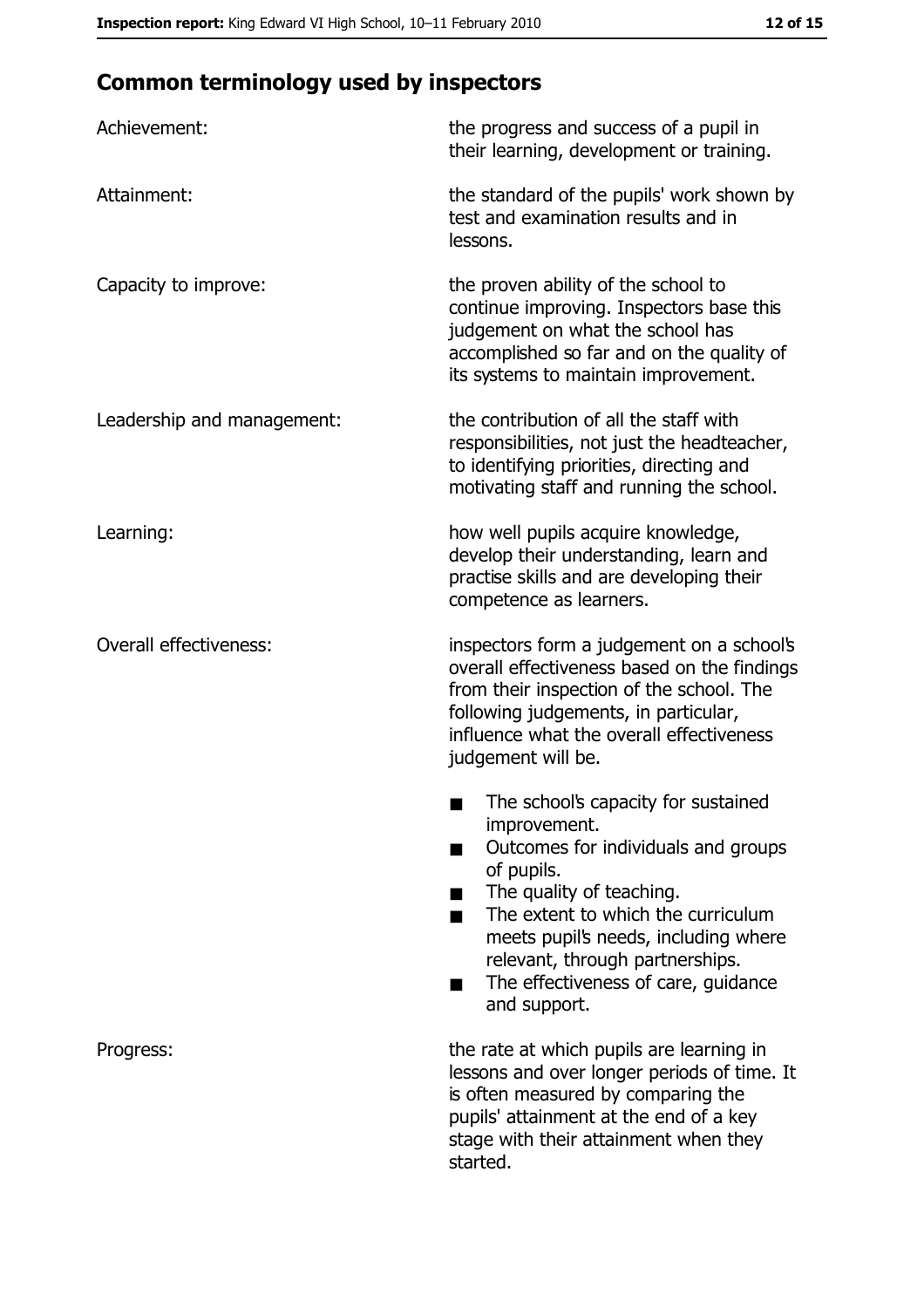This letter is provided for the school, parents and carers to share with their children. It describes Ofsted's main findings from the inspection of their school.



#### 12 February 2010

**Dear Students** 

Inspection of King Edward VI High School, Stafford, ST17 9YJ

Thank you for making my colleagues and me so welcome in your school. We enjoyed our brief stay very much. My particular thanks go to those students who gave up part of their lunchtime to talk to us. I thought I would share with you our findings.

This is a good school. It has continued to improve since it was last inspected. It now has a number of outstanding features, particularly relating to, and resulting from, the care, quidance and support that the school provides for you. Staff care about you a very great deal and want you to succeed. You behave well and are confident that if you do have problems they will be sorted out. The result is that you feel extremely safe in school. You also make an excellent contribution to the school and community and the school prepares you extremely well for your future. Teaching is good and you achieve well to reach broadly average standards. The sixth form has improved and its overall effectiveness is now good.

In order to improve the school further, I have asked the headteacher to work with the teachers to ensure that staff consistently use their knowledge of you as learners in their planning, so that they personalise the way they approach the lesson, interact with you, and set you work to ensure that you all are consistently challenged to make good progress. I have also asked him to ensure that teachers consistently foster your independent skills so that you are actively engaged in all lessons and are able to judge the success of your learning. Finally, I asked him to ensure that when staff plan to make further improvements that they are crystal clear what they are aiming to do, and the difference these improvements should make, so that they can evaluate more easily how successful they have been.

Sincere good wishes for your future educational careers.

Yours sincerely

**Roderick Passant** 

Lead inspector

The normal convention in inspection reports is to use 'pupils' to describe 11-16 year olds who attend the school and students' to describe those who attend the sixth form. The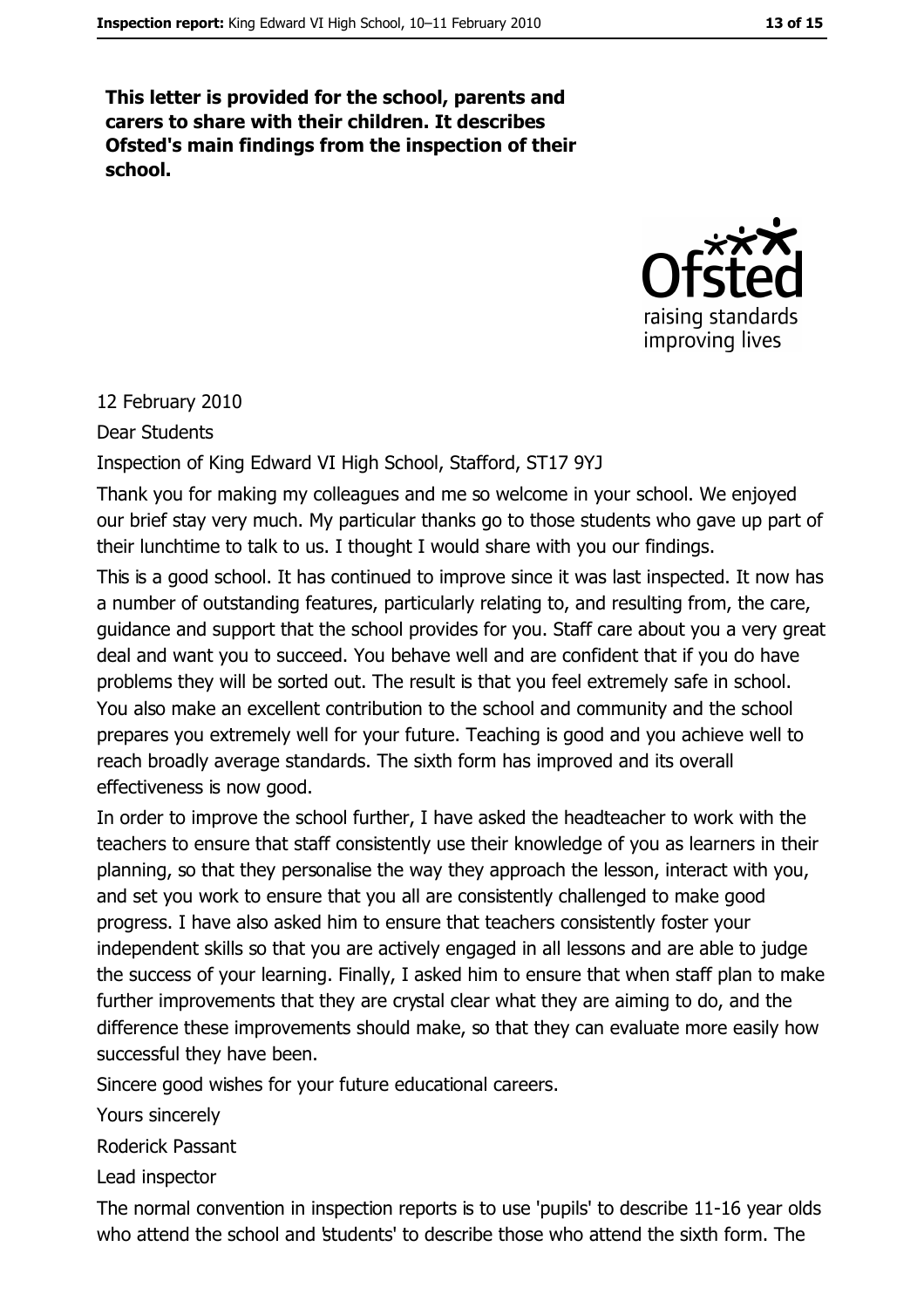school's preferred term is 'students' to describe all who attend and this has been used throughout the report, although headings have not been changed.